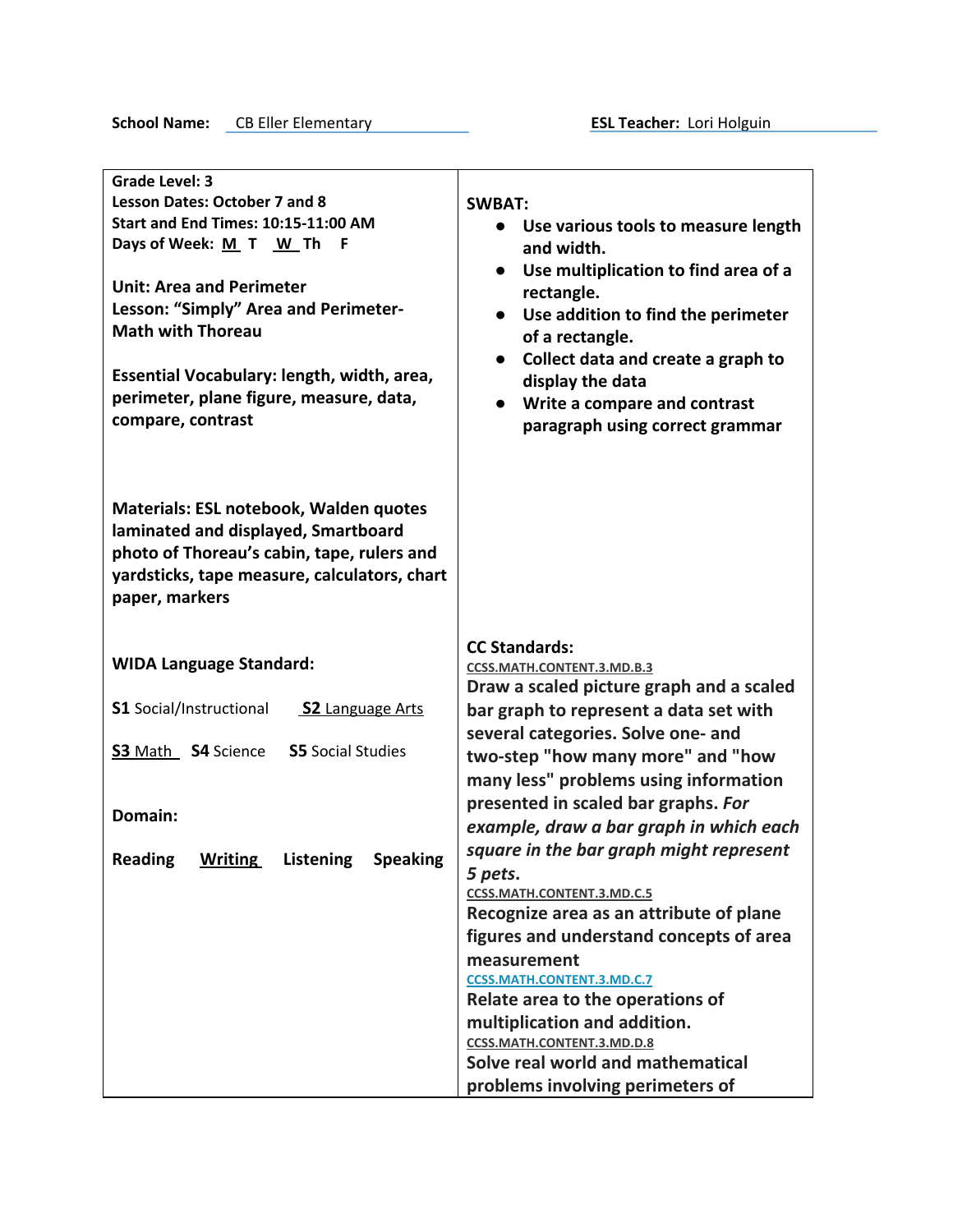| polygons, including finding the perimeter<br>given the side lengths, finding an<br>unknown side length, and exhibiting<br>rectangles with the same perimeter and<br>different areas or with the same area and |
|---------------------------------------------------------------------------------------------------------------------------------------------------------------------------------------------------------------|
| different perimeters.                                                                                                                                                                                         |

## **Lesson:**

### **Introduction**

**● Have students write what they believe it means to live simply and have them create a list of things that they would have to change in order for them to live a more simple life. Have students share with a partner and then share one thing with the class that your partner shared.**

## **Active Teaching**

- **● Discuss the following quotes by Thoreau and have students compare their idea of living simply with Thoreau's**
- **● What can we learn about Thoreau from these quotes?**

"I went to the woods because I wished to live deliberately, to front only the essential facts of life, and see if I could not learn what it had to teach, and not, when I came to die, discover that I had not lived." **― Henry David [Thoreau](https://www.goodreads.com/author/show/10264.Henry_David_Thoreau), [Walden](https://www.goodreads.com/work/quotes/2361393)**

**...for my greatest skill has been to want but little."**

**― Henry David [Thoreau](https://www.goodreads.com/author/show/10264.Henry_David_Thoreau), [Walden](https://www.goodreads.com/work/quotes/2361393)**

- **● Show students a picture on the Smartboard of Thoreau's cabin in Walden Woods. Discuss the differences between his house and the students houses.**
- Take a walk outside and using chalk dust or tape, measure and mark a space on a flat area of **ground that is 10 X 16 feet, the measurements of Thoreau's cabin**
- Remind students of how to calculate area and perimeter and then have them get into a groups of 2 **or 3 and have them calculate the perimeter and area of the cabin.**

### **Guided Practice**

- **● Have students measure their bedroom for homework**
- **● Use those measurements in class the next day to find the area and perimeter of their bedroom**
- **● Create a class chart/graph to show how Thoreau's cabin measurements compare to the students bedrooms**

# **Independent/Individual Practice**

**In students ESL notebook, create a T-chart and write compare on one side and contrast on the other. Have the students list ways that their house and Thoreau's is different under contrast and the same under compare. Give students a vocabulary list with the following words listed: length, width, area, perimeter, and measure and have the students write a compare/contrast paragraph about their room/house and Thoreau's, including the vocabulary terms in their writing.**